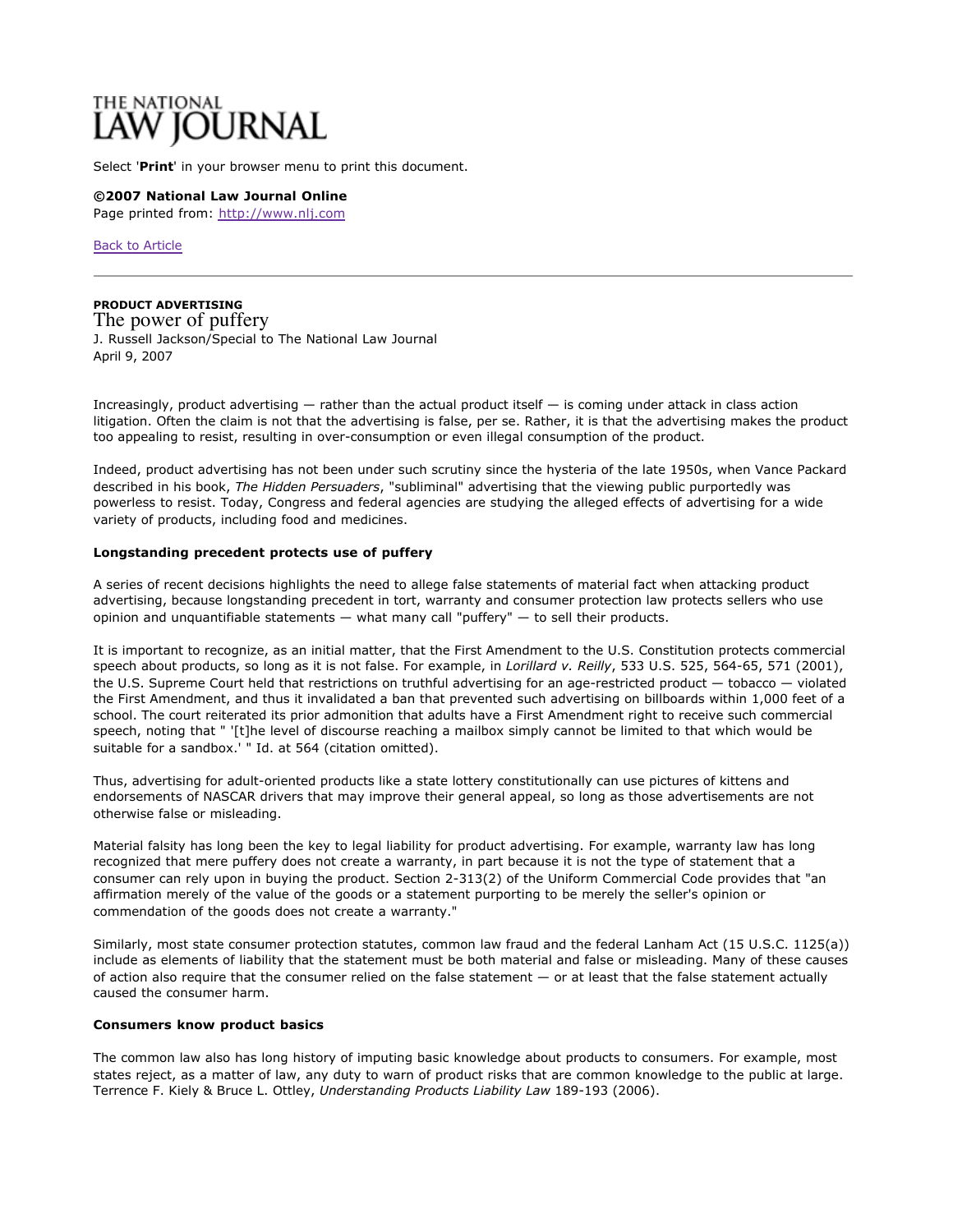Thus, it should come as no surprise that courts are skeptical of claims brought by people who cannot identify a false statement, but claim merely to have been induced by positive imagery to purchase a product or use it in a way that the general public knows is illegal or unhealthy. See, e.g., *Goodwin v. Anheuser-Busch Cos.*, No. BC310105, 2005 WL 280330, at \*5 (Los Angeles Co., Calif., Super. Ct. Jan. 28, 2005) (dismissing Consumer Legal Remedies Act claim because "plaintiffs focus on puffery or on qualities that are not affirmations of fact such as fun, sexiness, popularity, social acceptance, athleticism, etc.").

In *Tietsworth v. Harley-Davidson Inc.*, 677 N.W.2d 233 (Wis. 2004), the Wisconsin Supreme Court rejected a claim that a manufacturer's positive marketing statements about its product — which allegedly contained an engine defect violated the state's deceptive trade practices act, concluding that the statements were mere puffery. The court recognized that consumers obviously understand that marketers associate their products with positive concepts, defining "puffery" as "'the exaggerations reasonably to be expected of a seller as to the degree of quality of his product, the truth or falsity of which cannot be precisely determined.' " Id. at 245 (citation omitted).

The defendant's characterization of the product as "a masterpiece" of "premium quality" and "filled to the brim with torque and ready to take you thundering down the road" were nonactionable puffery precisely because they were " 'not capable of being substantiated or refuted,' " and thus the court held that the claim should have been dismissed as a matter of law. Id. at 246.

The Illinois Supreme Court similarly found that descriptions of certain automobile replacement parts were nonactionable puffery because the statements were "subjective" and the sort of " 'meaningless superlatives that no reasonable person would take seriously, and so it is not actionable as fraud.' " *Avery v. State Farm Mut. Auto. Ins. Co.*, 835 N.E.2d 801, 846 (Ill. 2005) (citation omitted). Thus, statements that the parts were "quality replacement parts" that met the defendant's "very high performance criteria" could not support a claim under the Illinois Consumer Fraud Act. See also *Saltzman v. Pella Corp.*, No. 06 C 4481, 2007 WL 844883 (N.D. Ill. March 20, 2007) (granting a motion to dismiss and finding product descriptions such as "durable," "manufactured to high quality standards" and "maintenance free" to be nonactionable puffery).

The Vermont Supreme Court recently dismissed a consumer fraud claim by making the distinction between a statement of fact and a statement of opinion. "[M]isrepresentations of the former may constitute fraud," the court instructed, "while misrepresentations of the latter cannot." *Heath v. Palmer*, 915 A.2d 1290, 1296 (Vt. 2006) (representations of "quality construction" and "exceptional value" are puffery because they are "subjective evaluations of workmanship rather than objectively verifiable statements of fact").

### **The decision in 'Ortho-McNeil Pharmaceutical'**

Recently a federal court dismissed a putative class action alleging that a pharmaceutical company's "direct to consumer" advertisements violated New Jersey's Consumer Fraud Act, finding that the ads were not deceptive, but instead constituted mere puffery. In *Adamson v. Ortho-McNeil Pharmaceutical Inc*., 463 F. Supp. 2d 496 (D.N.J. 2006), the plaintiff alleged that she bought a name-brand prescription contraceptive that was more expensive than a licensed identical generic contraceptive because the manufacturer failed to disclose that the two products were identical. The court noted that a seller has no independent duty to advertise a competitor's products; thus, the only basis for liability could arise from the manufacturer's statements about its own product. Id. at 504.

The plaintiff relied primarily on two statements. The first was that "not all birth control pills contain the same type of hormones." The court held that this was a true statement of fact that could not give rise to liability under New Jersey's Consumer Fraud Act.

The second statement was "[i]sn't it great to find one that's right for you?" Analyzing the New Jersey Supreme Court's interpretation of its Consumer Fraud Act, the court concluded that the statement was nonactionable puffery and not a representation that the manufacturer's drug was the only one like it available on the market.

The plaintiff moved for reconsideration, after which the court reiterated its position and dismissed the complaint pursuant to Federal Rule of Civil Procedure 12(b)(6) without leave to amend. *Adamson v. Ortho-McNeil Pharmaceutical Inc.*, No. 06-866, 2007 WL 604790 (D.N.J. Feb. 20, 2007). See also *New Jersey Citizen Action v. Schering Plough Corp.*, 842 A.2d 174 (N.J. App. Div. 2003) (allergy drug advertisements stating that "you . . . can lead a normal nearly symptom-free life again" were nonactionable puffery).

### **Plaintiff must show ads are false or misleading**

The recent puffery decisions make it plain that if one intends to premise liability on product advertising, one must do more than simply point to its attractive nature; one must identify how it is false or misleading about a material fact.